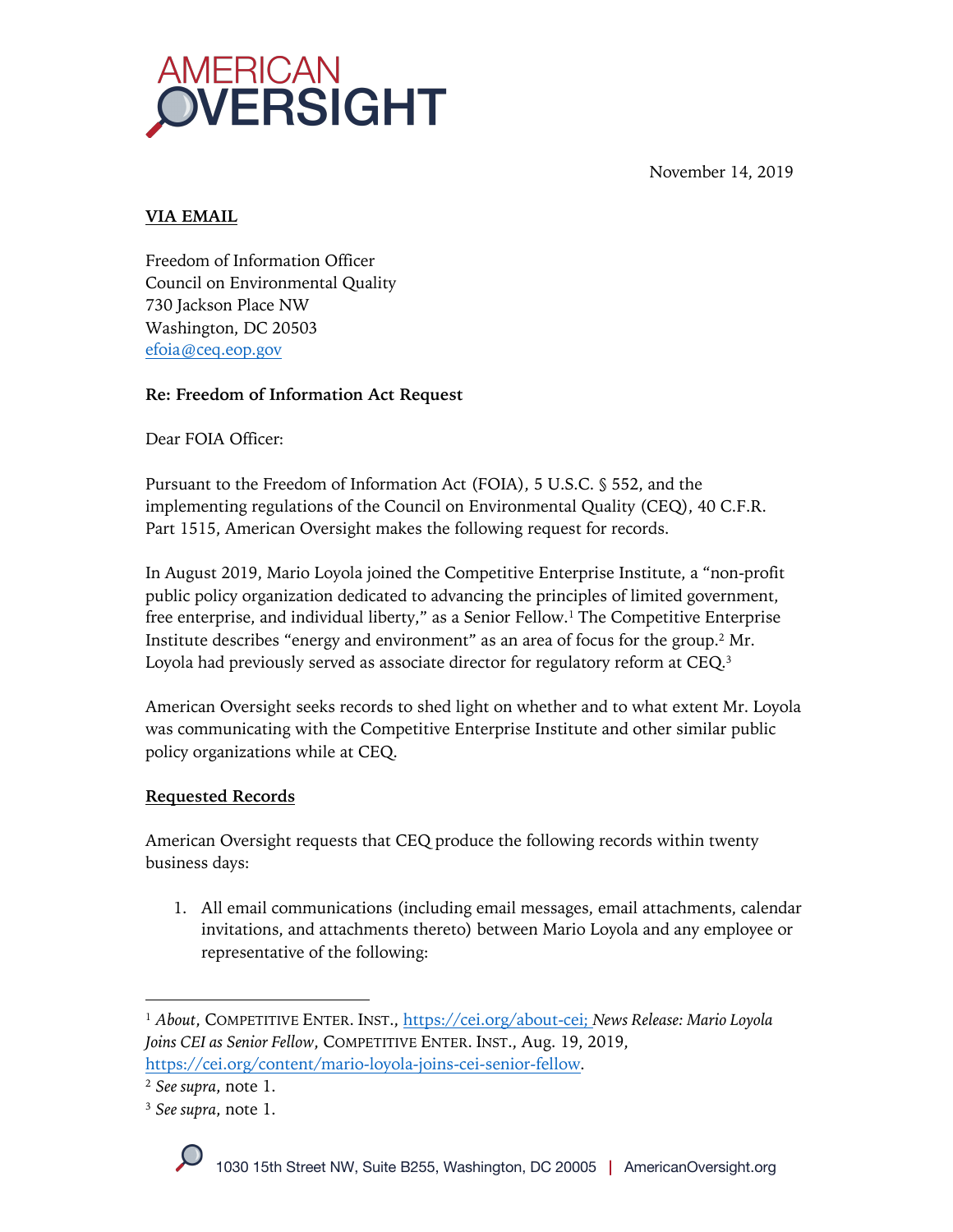- a. American Enterprise Institute (aei.org)
- b. Americans for Prosperity (americansforprosperity.org)
- c. American Petroleum Institute (api.org)
- d. British Petroleum (bp.com)
- e. Cato Institute (cato.org)
- f.  $CO<sub>2</sub>$  Coalition (co2coalition.org)
- g. Committee for a Constructive Tomorrow (cfact.org)
- h. Competitive Enterprise Institute (cei.org)
- i. Energy and Environmental Legal Institute (eelegal.org)
- j. Exxon Mobil (exxonmobil.com)
- k. The Heartland Institute (heartland.org)
- l. Heritage Foundation (heritage.org)
- m. Institute for Energy Research (instituteforenergyresearch.org)
- n. Koch Industries (kochind.com)
- o. Manhattan Institute for Policy Research (manhattan-institute.org)
- p. National Mining Association (nma.org)
- q. Pacific Research Institute (pacificresearch.org)
- r. The Right Climate Stuff (therightclimatestuff.com)
- s. Texas Public Policy Foundation (texaspolicy.com)

Please provide all responsive records from March 19, 2017 through August 19, 2019.

#### **Fee Waiver Request**

In accordance with 5 U.S.C.  $\S$  552(a)(4)(A)(iii) and your agency's regulations, American Oversight requests a waiver of fees associated with processing this request for records. The subject of this request concerns the operations of the federal government, and the disclosures will likely contribute to a better understanding of relevant government procedures by the general public in a significant way. Moreover, the request is primarily and fundamentally for non-commercial purposes.

American Oversight requests a waiver of fees because disclosure of the requested information is "in the public interest because it is likely to contribute significantly to public understanding of operations or activities of the government."4 The public has a significant interest in CEQ's oversight of the implementation of the National Environmental Policy Act (NEPA), including how climate impact is weighed in agency environmental reviews. <sup>5</sup> Records with the potential to shed light on this question would contribute significantly to public understanding of operations of the federal government,

 $4\,5\,$  U.S.C.  $\frac{6}{3}\,552(a)(4)(A)(iii)$ .

<sup>5</sup> Valerie Volcovici, Trump Administration Issues Guidance for Federal Agency to Weigh Climate Impacts, Reuters (June 21, 2019, 1:16 PM), https://www.reuters.com/article/ususa-climate-nepa/trump-administration-issues-guidance-for-federal-agencies-to-weighclimate-impacts-idUSKCN1TM2AN.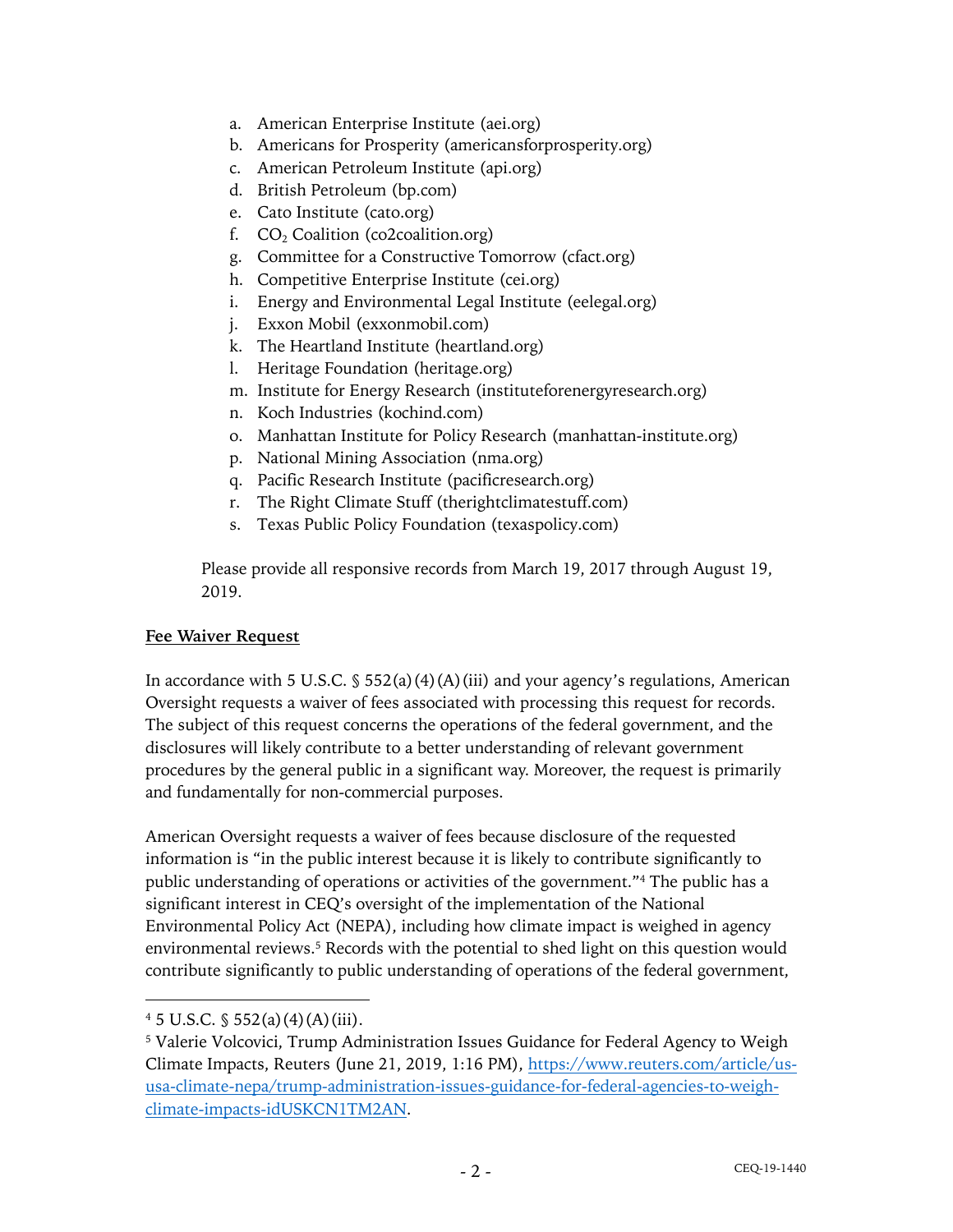including whether and to what extent organizations that have expressed skepticism of climate change influenced CEQ's decision-making. American Oversight is committed to transparency and makes the responses agencies provide to FOIA requests publicly available, and the public's understanding of the government's activities would be enhanced through American Oversight's analysis and publication of these records.

This request is primarily and fundamentally for non-commercial purposes.<sup>6</sup> As a  $501(c)(3)$ nonprofit, American Oversight does not have a commercial purpose and the release of the information requested is not in American Oversight's financial interest. American Oversight's mission is to promote transparency in government, to educate the public about government activities, and to ensure the accountability of government officials. American Oversight uses the information gathered, and its analysis of it, to educate the public through reports, press releases, or other media. American Oversight also makes materials it gathers available on its public website and promotes their availability on social media platforms, such as Facebook and Twitter.7

American Oversight has also demonstrated its commitment to the public disclosure of documents and creation of editorial content through numerous substantive analyses posted to its website. <sup>8</sup> Examples reflecting this commitment to the public disclosure of documents and the creation of editorial content include the posting of records related to an ethics waiver received by a senior Department of Justice attorney and an analysis of what those records demonstrated regarding the Department's process for issuing such waivers;<sup>9</sup> posting records received as part of American Oversight's "Audit the Wall" project to gather and analyze information related to the administration's proposed construction of a barrier along the U.S.-Mexico border, and analyses of what those records reveal;<sup>10</sup> posting records regarding potential self-dealing at the Department of Housing & Urban

<sup>9</sup> *DOJ Records Relating to Solicitor General Noel Francisco's Recusal*, AMERICAN OVERSIGHT, https://www.americanoversight.org/document/doj-civil-division-response-noel-franciscocompliance; *Francisco & the Travel Ban: What We Learned from the DOJ Documents*, AMERICAN OVERSIGHT, https://www.americanoversight.org/francisco-the-travel-ban-what-welearned-from-the-doj-documents.

<sup>6</sup> *See* 5 U.S.C. § 552(a)(4)(A)(iii).

<sup>7</sup> American Oversight currently has approximately 12,200 page likes on Facebook and 54,400 followers on Twitter. American Oversight, FACEBOOK,

https://www.facebook.com/weareoversight/ (last visited Sept. 6, 2019); American Oversight (@weareoversight), TWITTER, https://twitter.com/weareoversight (last visited Sept. 6, 2019).

<sup>8</sup> *News*, AMERICAN OVERSIGHT, https://www.americanoversight.org/blog.

<sup>10</sup> *See generally Audit the Wall*, AMERICAN OVERSIGHT,

https://www.americanoversight.org/investigation/audit-the-wall; *see, e.g.*, *Border Wall Investigation Report: No Plans, No Funding, No Timeline, No Wall*, AMERICAN OVERSIGHT, https://www.americanoversight.org/border-wall-investigation-report-no-plans-nofunding-no-timeline-no-wall.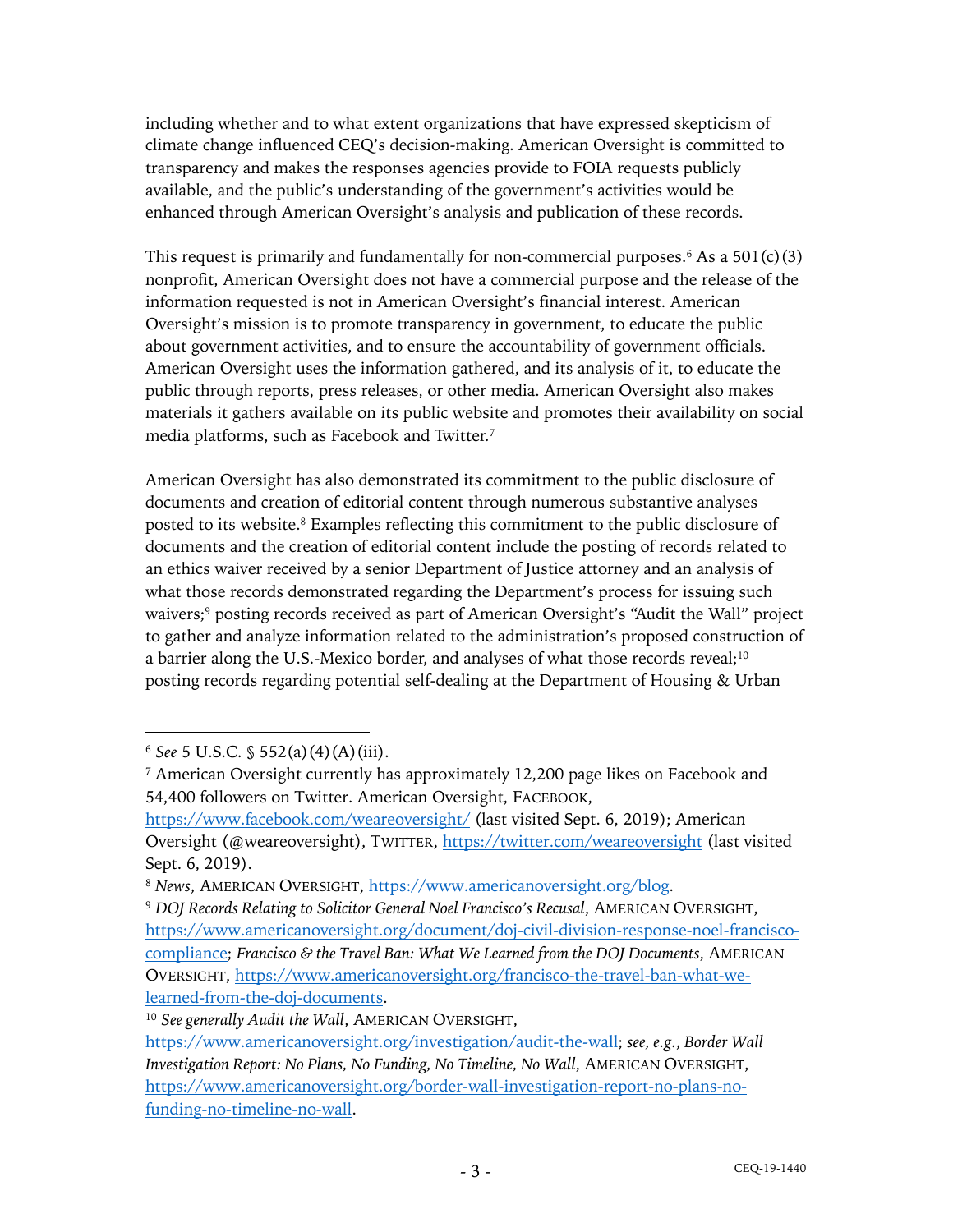Development and related analysis;<sup>11</sup> posting records and analysis relating to the federal government's efforts to sell nuclear technology to Saudi Arabia;12 and posting records and analysis regarding the Department of Justice's decision in response to demands from Congress to direct a U.S. Attorney to undertake a wide-ranging review and make recommendations regarding criminal investigations relating to the President's political opponents and allegations of misconduct by the Department of Justice itself and the Federal Bureau of Investigation.<sup>13</sup>

Accordingly, American Oversight qualifies for a fee waiver.

### **Guidance Regarding the Search & Processing of Requested Records**

In connection with its request for records, American Oversight provides the following guidance regarding the scope of the records sought and the search and processing of records:

- Please search all locations and systems likely to have responsive records, regardless of format, medium, or physical characteristics.
- § Our request for records includes any attachments to those records or other materials enclosed with those records when they were previously transmitted. To the extent that an email is responsive to our request, our request includes all prior messages sent or received in that email chain, as well as any attachments to the email.
- § Please search all relevant records or systems containing records regarding agency business. Do not exclude records regarding agency business contained in files, email accounts, or devices in the personal custody of your officials, such as personal email accounts or text messages. Records of official business conducted using unofficial systems or stored outside of official files are subject to the Federal Records Act and FOIA.14
- Please use all tools available to your agency to conduct a complete and efficient search for potentially responsive records. Agencies are subject to government-wide

<sup>11</sup> *Documents Reveal Ben Carson Jr.'s Attempts to Use His Influence at HUD to Help His Business*, AMERICAN OVERSIGHT, https://www.americanoversight.org/documents-reveal-ben-carsonjr-s-attempts-to-use-his-influence-at-hud-to-help-his-business.

<sup>12</sup> *Investigating the Trump Administration's Efforts to Sell Nuclear Technology to Saudi Arabia*, AMERICAN OVERSIGHT, https://www.americanoversight.org/investigating-the-trumpadministrations-efforts-to-sell-nuclear-technology-to-saudi-arabia.

<sup>13</sup> *Sessions' Letter Shows DOJ Acted on Trump's Authoritarian Demand to Investigate Clinton*, AMERICAN OVERSIGHT, https://www.americanoversight.org/sessions-letter.

<sup>14</sup> *See Competitive Enter. Inst. v. Office of Sci. & Tech. Policy*, 827 F.3d 145, 149–50 (D.C. Cir. 2016); *cf. Judicial Watch, Inc. v. Kerry*, 844 F.3d 952, 955–56 (D.C. Cir. 2016).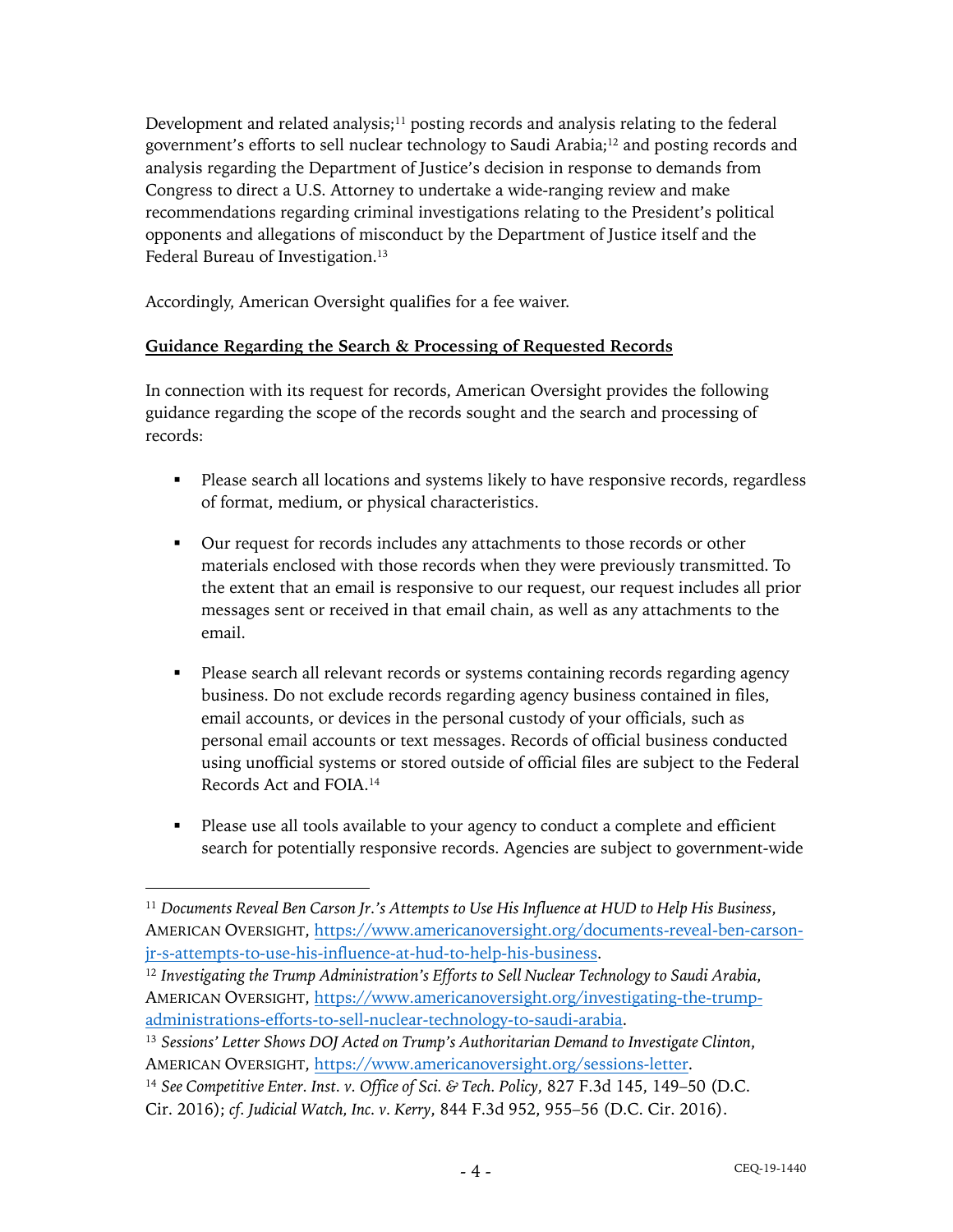requirements to manage agency information electronically,15 and many agencies have adopted the National Archives and Records Administration (NARA) Capstone program, or similar policies. These systems provide options for searching emails and other electronic records in a manner that is reasonably likely to be more complete than just searching individual custodian files. For example, a custodian may have deleted a responsive email from his or her email program, but your agency's archiving tools may capture that email under Capstone. At the same time, custodian searches are still necessary; agencies may not have direct access to files stored in .PST files, outside of network drives, in paper format, or in personal email accounts.

- In the event some portions of the requested records are properly exempt from disclosure, please disclose any reasonably segregable non-exempt portions of the requested records. If a request is denied in whole, please state specifically why it is not reasonable to segregate portions of the record for release.
- Please take appropriate steps to ensure that records responsive to this request are not deleted by the agency before the completion of processing for this request. If records potentially responsive to this request are likely to be located on systems where they are subject to potential deletion, including on a scheduled basis, please take steps to prevent that deletion, including, as appropriate, by instituting a litigation hold on those records.

### **Conclusion**

If you have any questions regarding how to construe this request for records or believe that further discussions regarding search and processing would facilitate a more efficient production of records of interest to American Oversight, please do not hesitate to contact American Oversight to discuss this request. American Oversight welcomes an opportunity to discuss its request with you before you undertake your search or incur search or duplication costs. By working together at the outset, American Oversight and your agency can decrease the likelihood of costly and time-consuming litigation in the future.

Where possible, please provide responsive material in an electronic format by email. Alternatively, please provide responsive material in native format or in PDF format on a USB drive. Please send any responsive material being sent by mail to American Oversight, 1030 15th Street NW, Suite B255, Washington, DC 20005. If it will accelerate release of

office/2011/11/28/presidential-memorandum-managing-government-records; Office of Mgmt. & Budget, Exec. Office of the President, Memorandum for the Heads of Executive Departments & Independent Agencies, "Managing Government Records Directive," M-12-18 (Aug. 24, 2012), https://www.archives.gov/files/records-mgmt/m-12-18.pdf.

<sup>15</sup> Presidential Memorandum—Managing Government Records, 76 Fed. Reg. 75,423 (Nov. 28, 2011), https://obamawhitehouse.archives.gov/the-press-